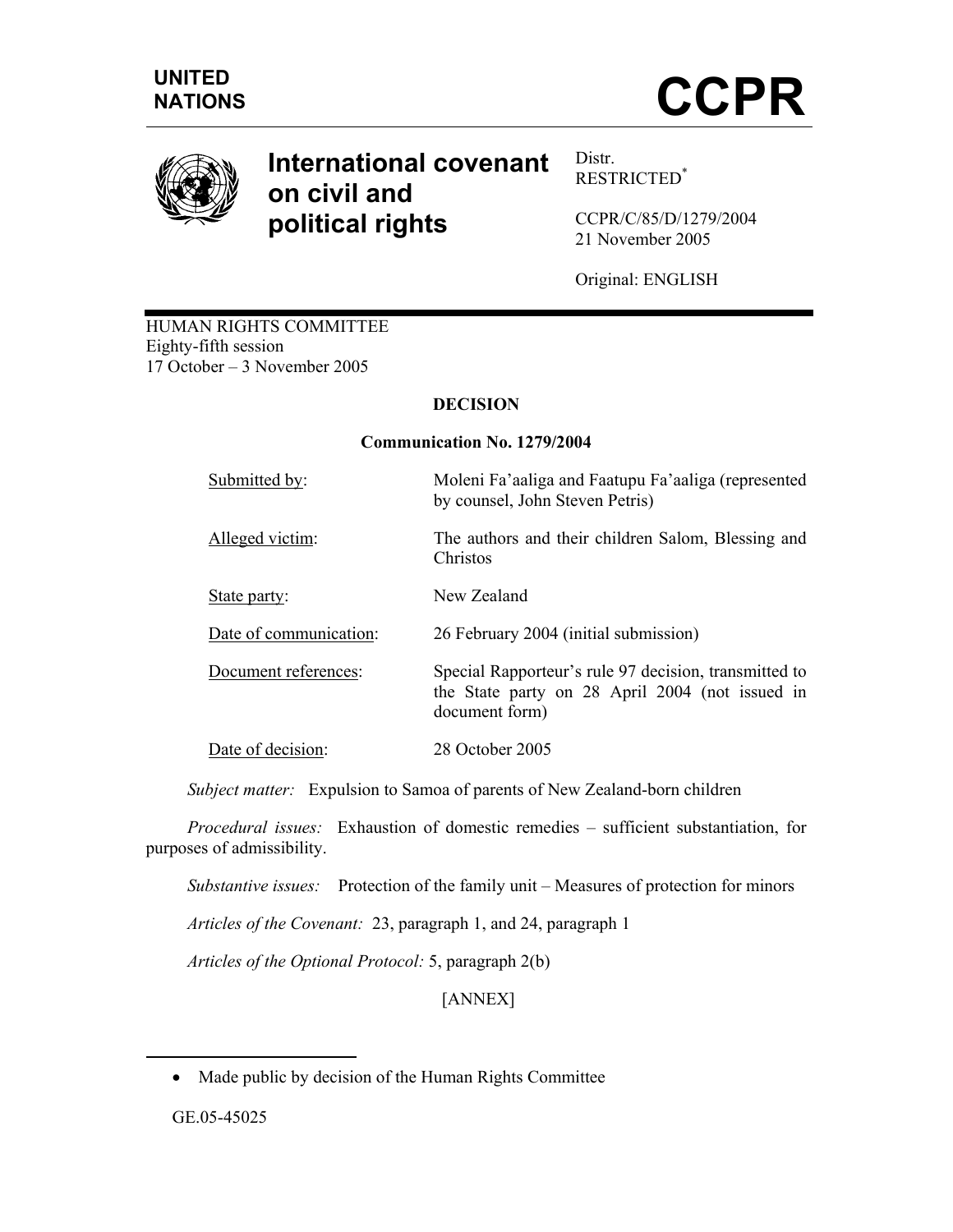## **ANNEX**

## DECISION OF THE HUMAN RIGHTS COMMITTEE UNDER THE OPTIONAL PROTOCOL TO THE INTERNATIONAL COVENANT ON CIVIL AND POLITICAL RIGHTS

## Eighty-fifth session

#### concerning

## **Communication No. 1279/2004\*\***

| Submitted by:          | Moleni Fa'aaliga and Faatupu Fa'aaliga (represented<br>by counsel, John Steven Petris) |
|------------------------|----------------------------------------------------------------------------------------|
| Alleged victim:        | The authors and their children Salom, Blessing and<br>Christos                         |
| State party:           | New Zealand                                                                            |
| Date of communication: | 26 February 2004 (initial submission)                                                  |

 The Human Rights Committee, established under article 28 of the International Covenant on Civil and Political Rights,

Meeting on 28 October 2005

Adopts the following:

# **DECISION ON ADMISSIBILITY**

1. The authors of the communication, initially dated 5 February 2004, are Moleni and Faatupu Fa'aaliga, Samoan nationals born 17 October 1969 and 4 February 1972. They bring the communication on their own behalves and on behalf of their children, Salom, Blessing and Christos, all New Zealand nationals born on 4 May 1996, 12 July 1999 and 29 September 2003, respectively. They claim to be victims of violations by New Zealand of their rights under articles 23, paragraph 1, and 24, paragraph 1, of the Covenant. They are represented by counsel.

## **Factual background**

-

2.1 Mr Fa'aaliga arrived in New Zealand on 5 April 1996 and was granted a three week temporary permit, at the end of which he departed the country. Mrs Fa'aaliga first came to

<sup>\*\*</sup> The following members of the Committee participated in the examination of the present communication: Mr. Nisuke Ando, Mr. Prafullachandra Natwarlal Bhagwati, Mr. Alfredo Castillero Hoyos, Ms. Christine Chanet, Mr. Maurice Glèlè Ahanhanzo, Mr. Edwin Johnson, Mr. Walter Kälin, Mr. Ahmed Tawfik Khalil, Mr. Rajsoomer Lallah, Mr. Michael O'Flaherty, Ms. Elisabeth Palm, Mr. Rafael Rivas Posada, Sir Nigel Rodley, Mr. Ivan Shearer, Mr. Hipólito Solari-Yrigoyen, Ms. Ruth Wedgwood and Mr. Roman Wieruszewski.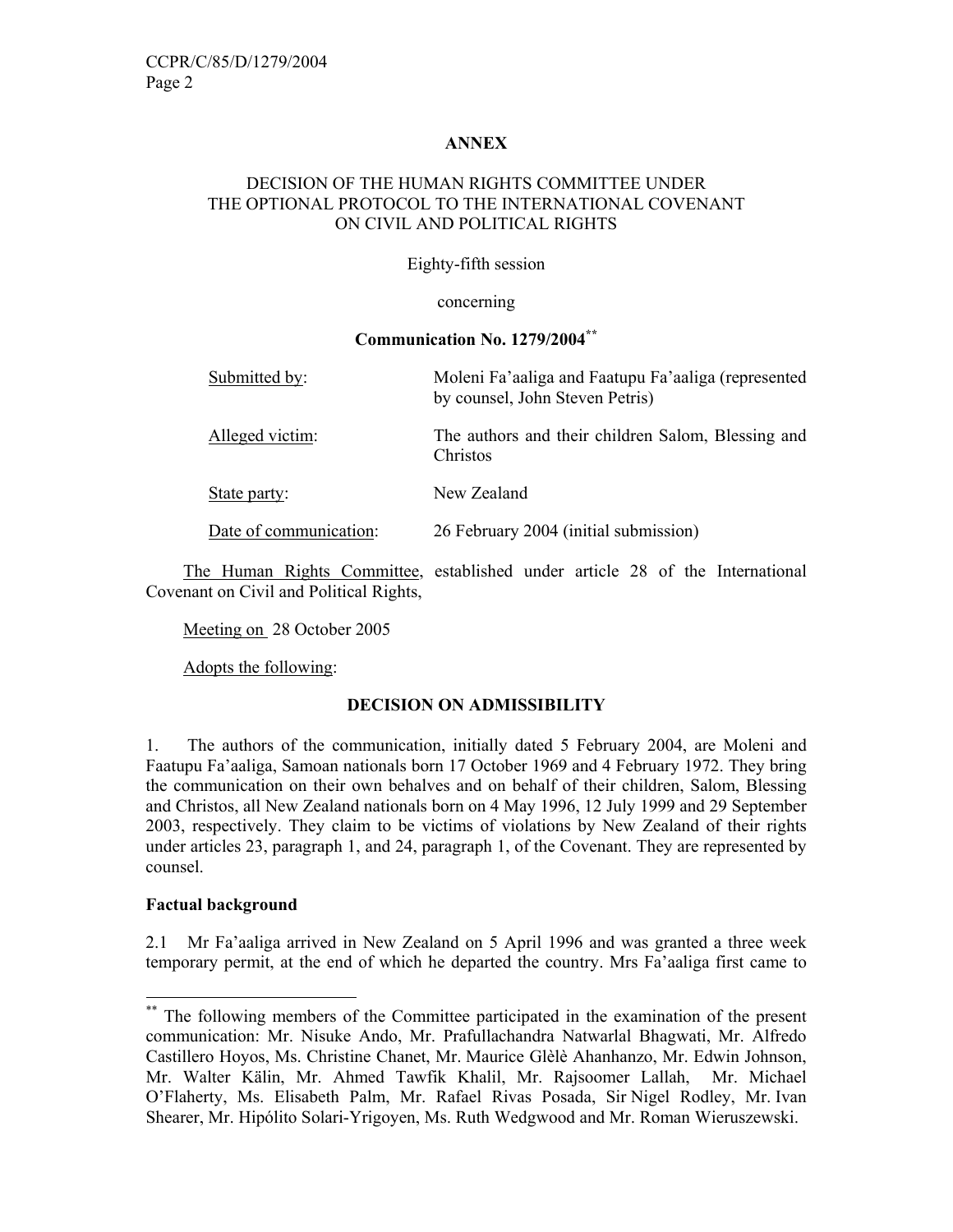New Zealand in late 1996 and gave birth to her oldest child Salom shortly thereafter, who thereby became a New Zealand citizen. In July 1996 upon expiry of her temporary permits she returned to Samoa, where her circumstances are said to be such that she was unable to support her child. In late 1997, Salom was brought to Samoa. In May 1999, Mrs Fa'aaliga returned to New Zealand and was granted a one month temporary permit. On 12 July 1999, her second child, Blessing, was born. In October 1999, she returned to Samoa with Blessing. From July until November 2000, Blessing was brought back to New Zealand.

2.2 On 6 January 2002, the parents and Blessing returned to New Zealand and were granted visitor permits for a month, on the basis of a letter from Mr Fa'aaliga's employer, a Samoan bank, that he had been granted three weeks recreational leave. On 24 January 2002, the parents sought to prolong their visitor's permits, which was rejected on the basis that the original permits had been granted for the duration Mr Fa'aaliga's employer had granted him leave. The parents then stated that they wished to apply for residence, and were informed that they had until the expiry of their permits on 6 February 2002 to do so. On 6 February 2002, the permits expired, rendering the parents unlawfully present in New Zealand and requiring them by law to leave the country.

2.3 On 18 February 2002, the parents lodged an appeal under section 47 of the Immigration Act against the requirement to leave the country with the Removal Review Authority, arguing that the presence of New Zealand-born children raised sufficient humanitarian circumstances to justify the parents living in New Zealand. In that appeal, the Committee's decision in Winata v Australia<sup>1</sup> was cited and relied upon by the parents.

2.4 On 31 March 2003, the Authority rejected the appeal. It set out the Committee's reasoning in Winata and accepted that the case "raise[s] important and relevant general principles, which have application in the present appeals", but considered that the facts in that case were "significantly different". The Authority considered that the existence of New Zealand born children did not, of itself, constitute a humanitarian circumstance allowing the parents to remain. It noted that the parents had spent the majority of their lives in Samoa and that the children were relatively young at ages 3 and 6 respectively and their lives would not be substantially disrupted. Rather, it was important for the children to remain with their parents and retain strong relationships in the immediate family. There was no evidence that the children's standard of living in Samoa, while different than in New Zealand, would be so inadequate as to jeopardise or compromise their development, contrary to article 27 of the Convention on the Rights of the Child. The older child, Salom, had been left with the mother's brother and his family previously, and it was unclear whether the child remained with that family. Nor, given that the parents had most recently settled in New Zealand for only 14 months, could it be said that they were very well settled in the country. The Authority indicated that the parents had seven days to leave the country voluntarily, before being exposed to the service of removal orders (which would exclude them for 5 years from returning to the country).

2.5 On 12 May 2003, counsel for the parents sought advice from the Associate Minister of Immigration as to whether their situation could be considered exceptional and that temporary permits could be granted. On 2 September 2003, the Associate Minister responded that no specific information had been provided and that there was insufficient information for an

<sup>&</sup>lt;sup>1</sup> Case No 930/2000, Views adopted on 26 July 2001.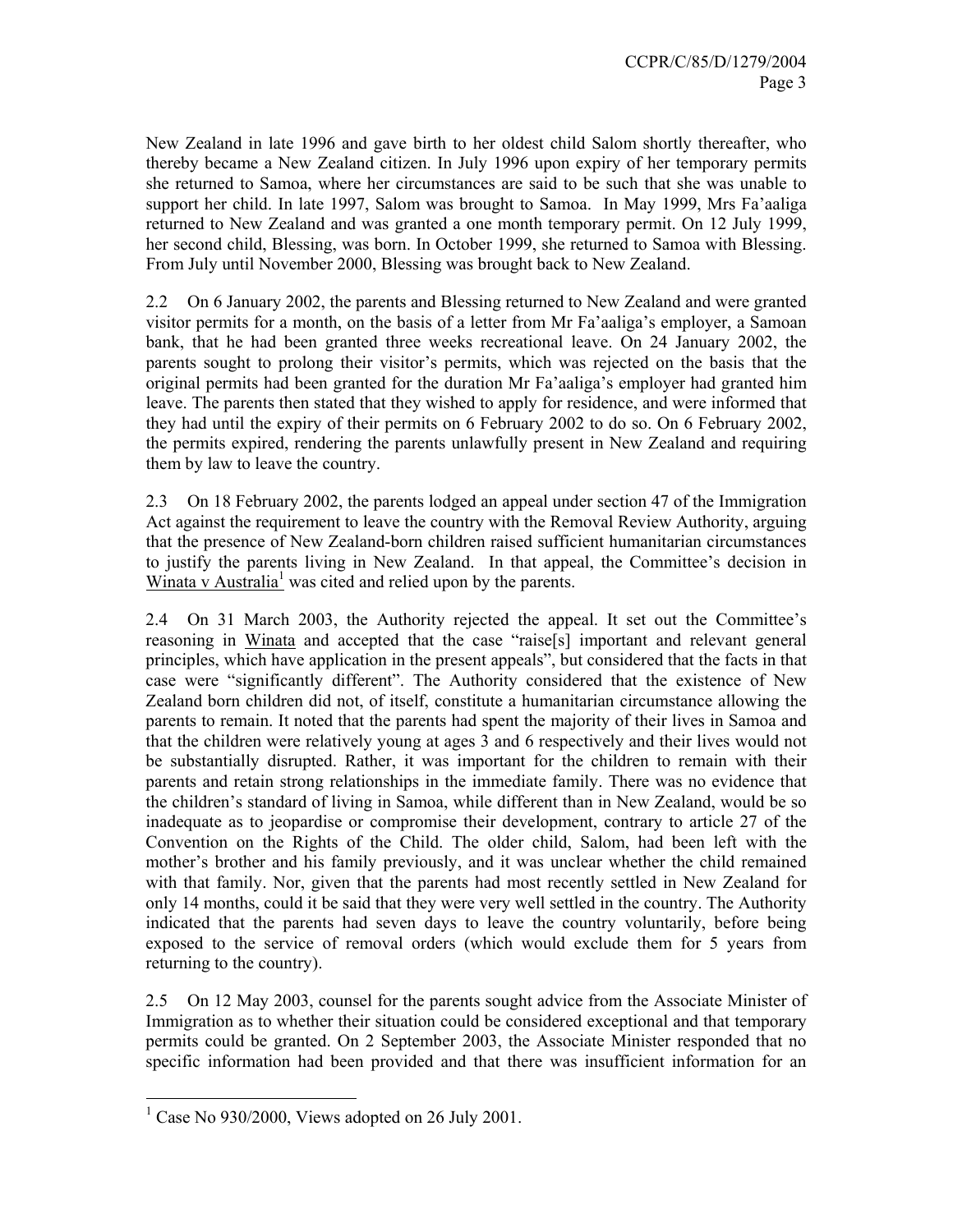informed decision to be made. Full and proper representations needed to be made. On 23 September 2003, counsel for the parents made a fuller application for a special direction permitting the parents to remain. On 29 September 2003, a third child, Christos, was born, who departed New Zealand on 16 January  $2004<sup>2</sup>$  On 11 December 2003, having considered the applicable international instruments, the Associate Minister dismissed the application, and observed that as they were unlawfully present they were subject to service of removal orders.

2.6 On 20 January 2004, counsel for the parents again applied for a special direction, enclosing draft submissions of the communication to the Committee. By letters of 24 February and 14 June 2004, the Associate Minister confirmed the earlier decision, noting inter alia that submission of a communication alone to the Committee did not amount to a stay on removal. On 21 September 2004, Christos returned to New Zealand.

2.7 As to the exhaustion of domestic remedies, the authors argue that an appeal from the Authority to the High Court and Court of Appeal is only available on a point of law rather than a general review of the merits of the case. In the authors' view, there was no error of law by the Authority and thus no appeal was available. As to the Minister's decision, the decision is discretionary and there is no appeal to the courts.

# **The complaint**

3. The authors argue that the rights of all members of the family under articles 23, paragraph 1, and 24, paragraph 1, of the Covenant have been violated. They refer to the Committee's decision in Sahid v New Zealand<sup>3</sup> for the proposition that these articles have been properly invoked. As to article 23, the authors refer to a decision of admissibility of the European Commission on Human Rights in Uppal v United Kingdom, where the Commission, holding the case admissible, considered that issues arising under article 8 of the European Convention were complex and that their determination should depend on the merits. The authors also argue that the exceptional circumstances identified by the Committee in Winata v Australia<sup>4</sup> are satisfied here, as there are a greater number of children affected and the circumstances of the parents are poor. As to article 24, the authors argue that the children are New Zealand nationals and are entitled to the same measures of protection as other New Zealand children. As a result, they are being discriminated against by virtue of their parents not being New Zealand nationals.

# **Submissions by the State party on the admissibility and merits of the communication**

4.1 By submission of 26 October 2004, the State party contested the admissibility and merits of the communication. Concerning admissibility, the State party contends that the communication is inadmissible for failure to exhaust domestic remedies and for want of sufficient substantiation. The State party argues, with reference to domestic jurisprudence, that statutory powers such as those exercised by the Removal Review Authority must be exercised in accordance with national and international human rights standards. The meaning of, approach to and weighing of those obligations are matters of law open to judicial scrutiny. The Committee's case law was cited to the Removal Review Authority and applied. Had that

<sup>&</sup>lt;sup>2</sup> No information is provided as to whom accompanied the child.

<sup>&</sup>lt;sup>3</sup> Case No 893/1999, Decision adopted on 28 March 2003, at paragraph 7.4.

 $<sup>4</sup>$  Op. cit.</sup>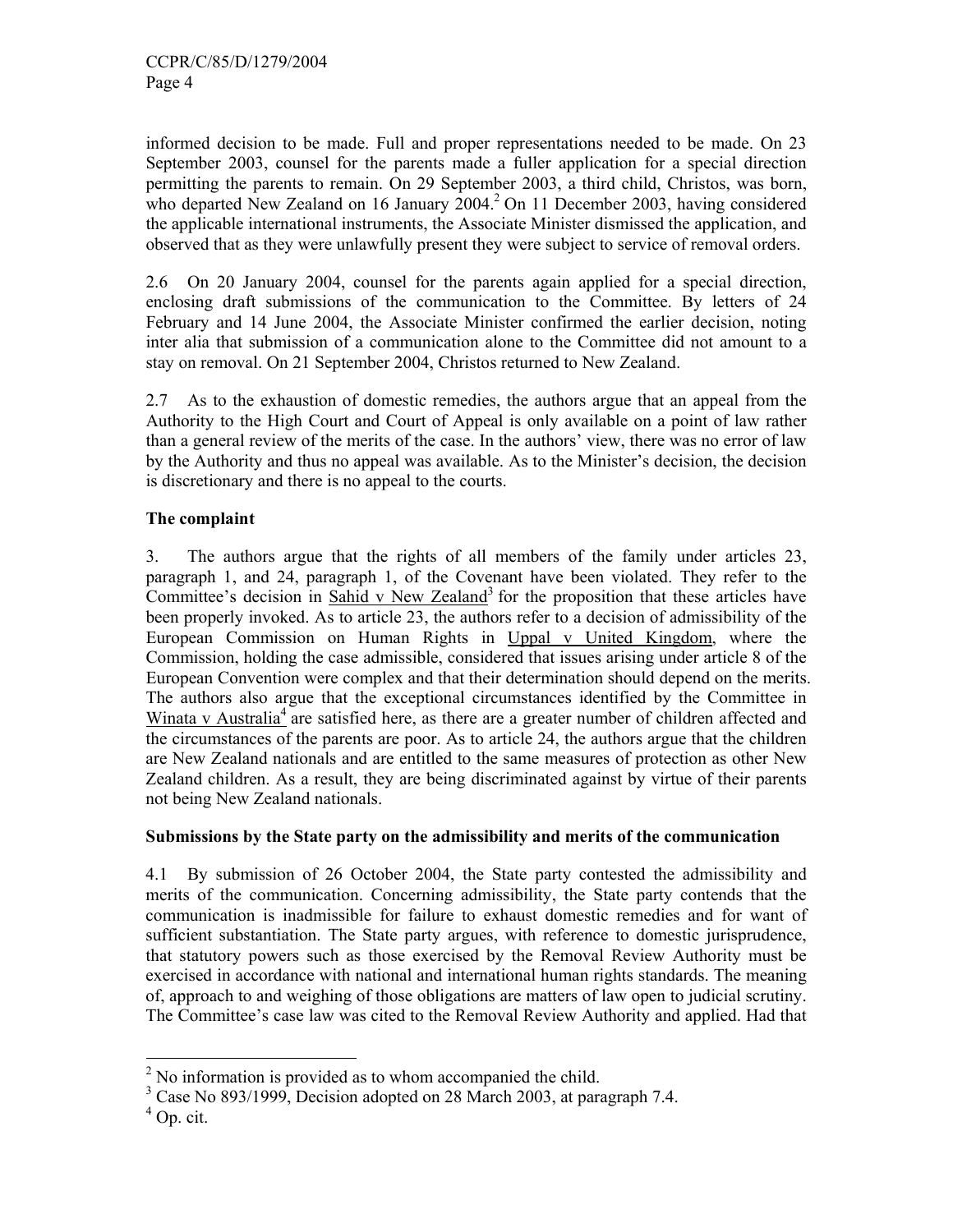consideration been inadequate or flawed, it was open to correction on appeal to the High Court and Court of Appeal but the authors did not pursue such a course.

4.2 The State party also argues that the communication is insufficiently substantiated providing only broad and undetailed assertions with respect to article 23 and very little concerning article 24. It notes that the Committee rejected comparable arguments on this basis in Rajan v New Zealand.<sup>5</sup> The very general assertions, beyond a bare reference to Winata, do not attempt to address the requirements of the Covenant at all, despite representation by counsel. No evidence is produced detailing the actual consequences to the family if returned to Samoa, or of any discrimination faced by the children. Finally, the assertion that the current situation falls within the "exceptional circumstances" described in Winata is not supportable.

4.3 The State party further made detailed on the merits of the communication as to why no violation of the Covenant was disclosed.

## **Comments on the State party's submissions**

5. By letter of 14 December 2004, the authors responded to the State party's submissions. As to exhaustion of domestic remedies, the earlier submissions are reiterated. As to substantiation, for purposes of admissibility, the authors add that if the parents are required to return to Samoa they would have to make a decision as to whether to leave some or all of the children in New Zealand or take them to Samoa. If they return to Samoa with their children, they would be unable to provide the opportunities that the children are entitled to as New Zealand citizens. If on the other hand the children were left in New Zealand to avail themselves of the educational or other benefits of New Zealand citizenship, then the parents would be separated from their children. The authors also responded on the State party's submissions on the merits of the communication.

## **Issues and Proceedings before the Committee**

## **Consideration of admissibility**

6.1 Before considering any claim contained in a communication, the Human Rights Committee must, in accordance with rule 93 of its Rules of Procedure, decide whether or not the complaint is admissible under the Optional Protocol to the Covenant.

6.2 As to the exhaustion of domestic remedies, the Committee observes that the authors did not appeal the decision of the Removal Review Authority to the High Court on a point of law, which the authors contend was not raised in the present case. The Committee notes, however, that the Authority considered its case law, setting out its reasoning in Winata and concluding that that the scope of the decision in that case did not extend to the facts of the present case. The Committee observes however that issues of the interpretation of a particular Covenant provision or the application of a certain interpretation to particular facts raise issues of law; indeed, the authors invite the Committee to determine that the Authority's analysis was in breach of the Covenant. The Committee observes that these matters of law were not placed before the High Court, with the result that it is inappropriate to seek the same result from the

 $\frac{1}{5}$  Case No 820/1998, Decision adopted on 7 August 2003, at paragraph 7.3.